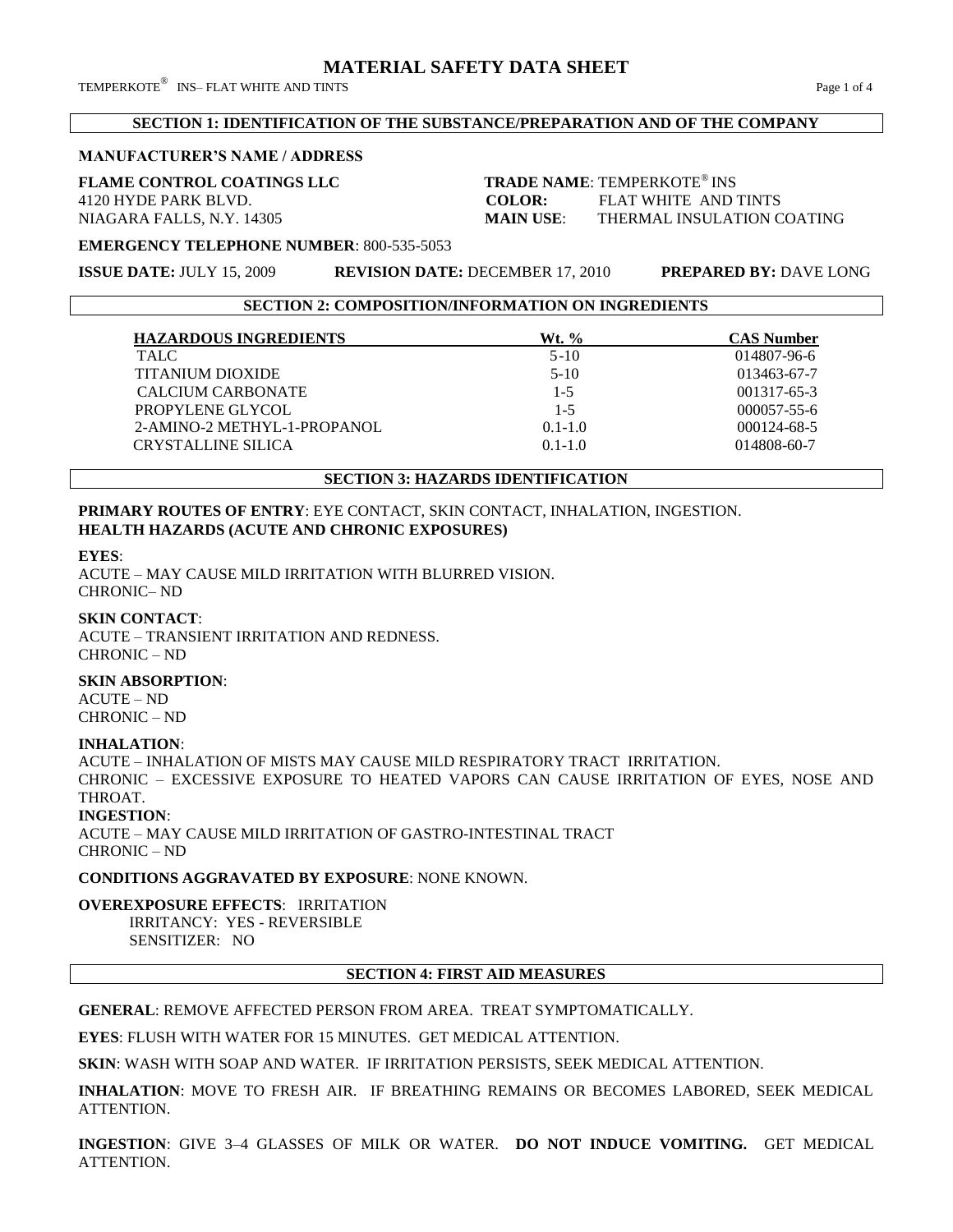TEMPERKOTE $^\circledR$  INS– FLAT WHITE AND TINTS  $^\circledR$ 

## **SECTION 5: FIRE FIGHTING MEASURES**

**CONDITIONS OF FLAMMABILITY**: NA **AUTO IGNITION TEMP**.: NA

**FLAMMABLE LIMITS**: **LEL:** NE **UEL**: NE **SENSITIVITY TO IMPACT**: NONE

**HAZARDOUS COMBUSTION PRODUCTS: CO, CO<sub>2</sub> SENSITIVITY TO STATIC DISCHARGE: NONE** 

**EXTINGUISHNG MEDIA: WATER, CO<sub>2</sub>, DRY CHEMICAL** 

**SPECIAL FIRE FIGHTING PROCEDURES**: NONE LIKELY WITH SMALL QUANTITIES. FOR LARGE QUANTITIES, FIREFIGHTERS AND OTHERS EXPOSED TO VAPORS OR PRODUCTS OF COMBUSTION SHOULD WEAR BUTYL RUBBER BOOTS, GLOVES AND BODY SUIT. SELF-CONTANED BREATHING APPARATUS SHOULD BE WORN.

**UNUSUAL FIRE AND EXPLOSIVE HAZARDS:** POLYMER FILM CAN BURN, MATERIAL CAN SPLATTER ABOVE 100°C

#### **SECTION 6: ACCIDENTAL RELEASE MEASURES**

**STEPS TO BE TAKEN IN CASE MATERIAL IS RELEASED OR SPILLED**: COVER SPILLS WITH ABSORBENT. PLACE IN METAL CONTAINERS FOR RECOVERY OR DISPOSAL. PREVENT ENTRY INTO SEWERS, STORM DRAINS, AND WATERWAYS.

### **SECTION 7: HANDLING AND STORAGE**

**GENERAL**: STORE IN COOL, WELL VENTILATED AREAS. KEEP AWAY FROM HEAT AND OPEN FLAMES. AVOID PROLONGED INHALATION OF HEATED VAPORS OR MISTS. AVOID PROLONGED SKIN CONTACT.

**STORAGE**: STORE BETWEEN 40ºF AND 100ºF PROTECTED FROM FROST AND DIRECT SUNLIGHT.

#### **SECTION 8: EXPOSURE CONTROL/PERSONAL PROTECTION**

| <b>EXPOSURE LIMITS (ppm)</b> |                            |                               |                 |  |  |
|------------------------------|----------------------------|-------------------------------|-----------------|--|--|
| <b>INGREDIENTS (CAS)</b>     | <b>OSHA</b>                | <b>ACGIH</b>                  | <b>OTHER</b>    |  |  |
|                              | <b>STEL</b><br>TWA         | <b>STEL</b><br>TWA            |                 |  |  |
| 014807-96-6                  | $2mg/m3$ ND                | 5mg/m <sup>3</sup><br>ND      | (SEE NOTE 1)    |  |  |
| 013463-67-7                  | $10mg/m3$ ND               | 10mg/m <sup>3</sup><br>ND     | (SEE NOTE 1)    |  |  |
| 001317-65-3                  | 15mg/m <sup>3</sup><br>ND. | 15mg/m <sup>3</sup><br>ND     | (SEE NOTE 1)    |  |  |
| $000057 - 55 - 6$            | NΕ<br>NE                   | NΕ<br><b>NE</b>               |                 |  |  |
| 000124-68-5                  | NΕ<br>NE                   | <b>NE</b><br><b>NE</b>        |                 |  |  |
| 014808-60-7                  | ND<br>10mg/m <sup>3</sup>  | $0.1$ mg/m <sup>3</sup><br>ND | respirable dust |  |  |
|                              | % $SiO_2 + 2$              |                               | (SEE NOTE 1)    |  |  |

**LEGEND**: (M) MAX. EXPOSURE LIMIT; (S) OCCUPATIONAL EXP. LIMIT; (R) SUPPLIERS REC. LIMIT, (+) PERCUTANEOUS RISK NOTE 1: VALUES MEANINGFUL ONLY WHEN HARDENED PRODUCT IS ABRADED, GROUND, ETC.

**ENGINEERING CONTROLS**: NO SPECIFIC CONTROLS NEEDED. GENERAL AND LOCAL EXHAUST RECOMMENDED.

**RESPIRATORY PROTECTION**: NONE REQUIRED IN ADEQUATELY VENTILATED AREAS. IF CONCENTRATION EXCEEDS 20ppm FOR LONGER THAN 15 MINUTES, A NIOSH APPROVED RESPIRATOR FOR ORGANIC VAPORS IS RECOMMENDED.

# **PROTECTIVE GLOVES**: NITRILE RUBBER

**EYE PROTECTION**: SPLASH-PROOF GOGGLES OR CHEMICAL SAFETY GLASSES

**OTHER PROTECTIVE EQUIPMENT**: LONG SLEEVED SHIRTS AND TROUSERS. EMERGENCY EYE WASH STATIONS SHOULD BE READILY ACCESSIBLE.

**FLASH POINT**: NA **OSHA CLASS**: NONE SHOWN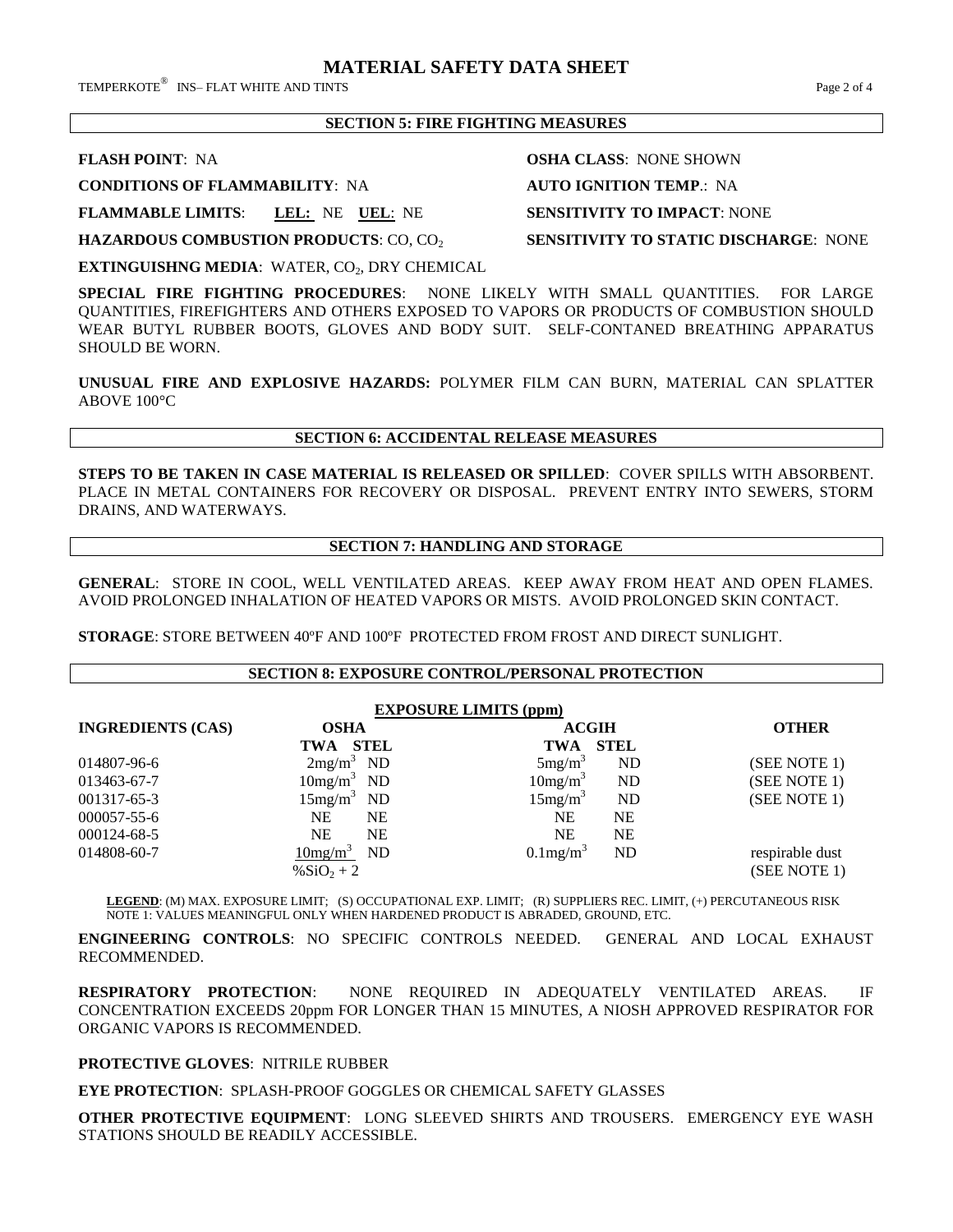TEMPERKOTE $^\circledR$  INS– FLAT WHITE AND TINTS  $^\circledR$ 

## **SECTION 9: PHYSICAL AND CHEMICAL PROPERTIES**

**BOILING POINT**: >100°C (>212°F) **SPECIFIC GRAVITY**: 0.95-1.0

**VAPOR PRESSURE**: ND **MELTING POINT**: ND

**SOLUBILITY IN WATER**: DILUTABLE **pH**: 8.0 TO 11.5

**COEFFICIENT of WATER/OIL DISTRIBUTION**: ND **ODOR THRESHOLD**: ND

**VAPOR DENSITY**: >1 **EVAPORATION RATE**: <1  $\text{(AIR = 1)}$  (BUTYL ACETATE = 1)

**APPEARANCE AND ODOR**: OFF WHITE PIGMENTED LIQUID, MILD ODOR

**% VOLATILES BY VOLUME:** 35% **%SOLIDS BY WEIGHT:** 64%

### **SECTION 10: STABILITY AND REACTIVITY**

**STABILITY**: STABLE

**CONDITIONS TO AVOID**: AVOID ELEVATED TEMPERATURES

**INCOMPATIBILITY (MATERIAL TO AVOID**): NONE KNOWN

**HAZARDOUS DECOMPOSITION PRODUCTS**: NONE KNOWN

# **HAZARDOUS POLYMERIZATION (REACTIVITY**): WILL NOT OCCUR

**CONDITIONS TO AVOID:** KEEP FROM FREEZING

## **SECTION 11: TOXICOLOGICAL INFORMATION**

**CARCINOGENIC DATA**: **NTP**: YES **OSHA**: NO **IARC**: YES (2A)

SILICA IS LISTED WITH IARC AS A CLASS 2A CARCINOGEN. CONTAINS CRYSTALLINE SILICA WHICH CAN CAUSE LUNG DAMAGE AND CANCER. RISK DEPENDS ON DURATION AND LEVEL OF EXPOSURE. RISK OF SILICA EXPOSURE ONLY MEANINGFUL WHEN HARDENED PRODUCT IS GROUND, ABRADED ETC.

TERATOGENICITY: ND MUTAGENICITY: ND

EMBRYOTOXICITY: ND SYNERGISTIC MATERIAL: ND

**ACUTE TOXICITY EFFECTS**: NA

LONG TERM EXPERIENCE OF THIS PRODUCT TYPE INDICATES NO DANGER TO HEALTH WHEN PROPERLY HANDLED UNDER INDUSTRIAL CONDITIONS.

# **SECTION 12: ECOLOGICAL INFORMATION**

**ECOLOGICAL INFORMATION**: NE

**ECOTOXICITY**: NE

# **SECTION 13: DISPOSAL CONSIDERATIONS**

**WASTE DISPOSAL METHODS**: AT THIS TIME, MATERIAL AND ITS CONTAINERS WOULD NOT BE CONSIDERED HAZARDOUS WASTE AS DEFINED UNDER RCRA REGUALTIONS. CHECK FOR DISPOSAL COMPLIANCE UNDER FEDERAL, STATE AND LOCAL AUTHORITIES.

# **SECTION 14: TRANSPORT INFORMATION**

**DOT PROPER SHIPPING NAME:** LIQUID LATEX, NOT REGULATED BY DOT

**HAZARD CLASS**: NONE **PACKING GROUP:** NOT APPLICABLE

**UN NUMBER**: NOT APPLICABLE

**IMO SHIPPING DATA:** NOT REGULATED **ICAO/IATA SHIPPING DATA:** NOT REGULATED